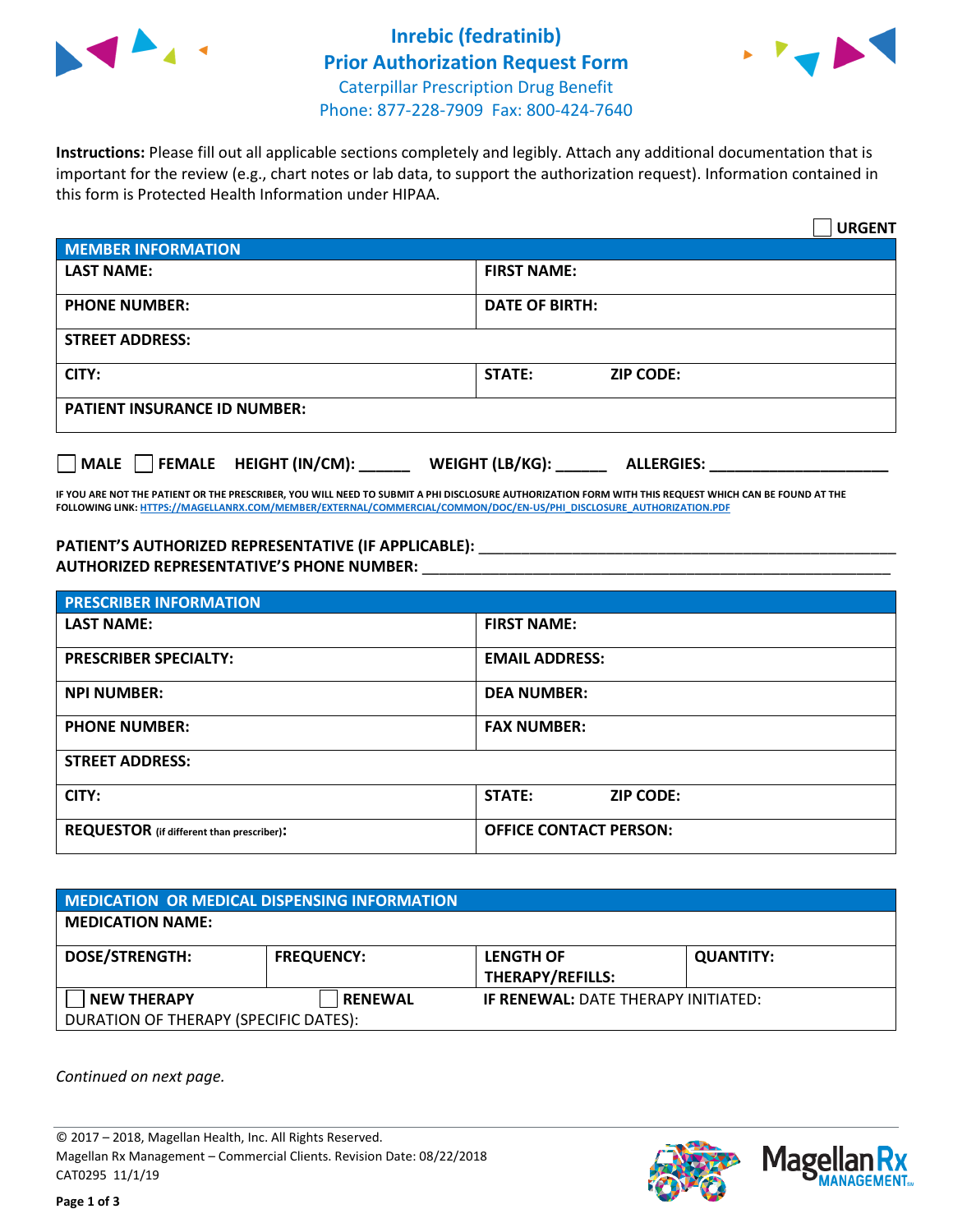



| <b>MEMBER'S LAST NAME:</b> NAME                                                                                                                                                                                                                                                                                                                                                                                                                                                                         | <b>MEMBER'S FIRST NAME:</b>                                        |                                                       |  |  |  |
|---------------------------------------------------------------------------------------------------------------------------------------------------------------------------------------------------------------------------------------------------------------------------------------------------------------------------------------------------------------------------------------------------------------------------------------------------------------------------------------------------------|--------------------------------------------------------------------|-------------------------------------------------------|--|--|--|
|                                                                                                                                                                                                                                                                                                                                                                                                                                                                                                         | 1. HAS THE PATIENT TRIED ANY OTHER MEDICATIONS FOR THIS CONDITION? | YES (if yes, complete below)<br><b>NO</b>             |  |  |  |
| <b>MEDICATION/THERAPY (SPECIFY</b><br>DRUG NAME AND DOSAGE):                                                                                                                                                                                                                                                                                                                                                                                                                                            | <b>DURATION OF THERAPY (SPECIFY</b><br>DATES):                     | <b>RESPONSE/REASON FOR</b><br><b>FAILURE/ALLERGY:</b> |  |  |  |
| <b>2. LIST DIAGNOSES:</b>                                                                                                                                                                                                                                                                                                                                                                                                                                                                               |                                                                    | <b>ICD-10:</b>                                        |  |  |  |
| $\Box$ Myelofibrosis<br>District Diagnosis: CD-10                                                                                                                                                                                                                                                                                                                                                                                                                                                       |                                                                    |                                                       |  |  |  |
| 3. REQUIRED CLINICAL INFORMATION: PLEASE PROVIDE ALL RELEVANT CLINICAL INFORMATION TO SUPPORT A<br>PRIOR AUTHORIZATION.<br><b>Clinical Information:</b>                                                                                                                                                                                                                                                                                                                                                 |                                                                    |                                                       |  |  |  |
| Does the patient have a diagnosis of myelofibrosis (primary, post-polycythemia vera, or post-essential<br>thrombocythemia)? $\Box$ Yes $\Box$ No Please submit documentation<br>Does the patient have constitutional symptoms? $\Box$ Yes $\Box$ No Please submit documentation<br>Does have a hemoglobin level less than 10 g/dL? $\Box$ Yes $\Box$ No Please submit documentation<br>Does the patient have a WBC count greater than 25 x $10^9/$ L ? $\Box$ Yes $\Box$ No Please submit documentation |                                                                    |                                                       |  |  |  |
| Does the patient have blood blasts on a peripheral smear equaling 1% or greater?<br>$\Box$ Yes $\Box$ No<br><b>Please submit documentation</b><br>Does the patient have an enlarged spleen at least 5cm below the costal margin?                                                                                                                                                                                                                                                                        |                                                                    |                                                       |  |  |  |
| $\Box$ Yes $\Box$ No Please submit documentation<br>Has the patient undergone a bone marrow biopsy including semiquantitative evaluation of fibrosis, which showed<br>megakaryocytic proliferation and atypia accompanied by either reticulin and/or collagen fibrosis grades 2 or 3?<br>$\Box$ Yes $\Box$ No Please submit documentation                                                                                                                                                               |                                                                    |                                                       |  |  |  |
| Does the patient have an Eastern Cooperative Oncology Group (ECOG) performance status of 0, 1 or 2 (is<br>ambulatory and capable of all selfcare but unable to carry out any work activities; up and about more than 50% of<br>waking hours)?<br>$\Box$ Yes $\Box$ No                                                                                                                                                                                                                                   |                                                                    |                                                       |  |  |  |
| Does the patient have an absolute neutrophil count (ANC) equaling at least 1.0 x $10^9/1$ ?<br><b>Please submit documentation</b><br>$\Box$ Yes $\Box$ No                                                                                                                                                                                                                                                                                                                                               |                                                                    |                                                       |  |  |  |
| Does the patient have a platelet count of at least 50 x $10^9/1$ ? $\Box$ Yes $\Box$ No Please submit documentation                                                                                                                                                                                                                                                                                                                                                                                     |                                                                    |                                                       |  |  |  |
| Has the patient received prior treatment with a JAK2 inhibitor (such as ruxolitinib/ Jakafi® or fedratinib/ Inrebic®)?<br><b>Please submit documentation</b><br>$\Box$ Yes $\Box$ No                                                                                                                                                                                                                                                                                                                    |                                                                    |                                                       |  |  |  |
| © 2017 - 2018, Magellan Health, Inc. All Rights Reserved.                                                                                                                                                                                                                                                                                                                                                                                                                                               |                                                                    |                                                       |  |  |  |

CAT0295 11/1/19

Magellan Rx Management – Commercial Clients. Revision Date: 08/22/2018



Magellan Rx